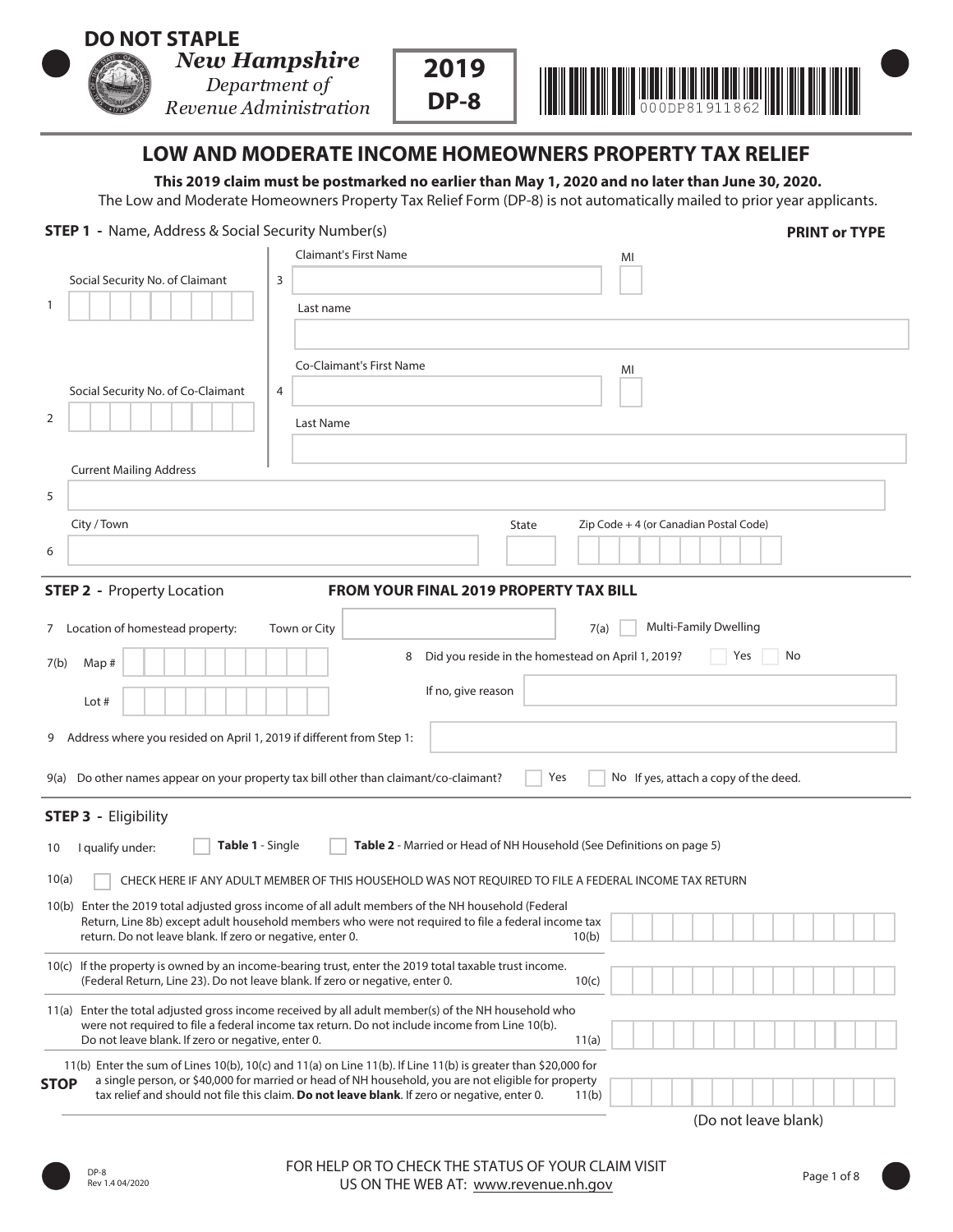

 



# **LOW AND MODERATE INCOME HOMEOWNERS PROPERTY TAX RELIEF - continued**

**2019** 

**DP-8**

| <b>STEP 4 - Calculate Your Relief Amount</b>                                                                                                                                                                                                                                                                                                                                                                                                                                                                                                                                                                                                                                                                                       |                                                                                                        |
|------------------------------------------------------------------------------------------------------------------------------------------------------------------------------------------------------------------------------------------------------------------------------------------------------------------------------------------------------------------------------------------------------------------------------------------------------------------------------------------------------------------------------------------------------------------------------------------------------------------------------------------------------------------------------------------------------------------------------------|--------------------------------------------------------------------------------------------------------|
| 12(a) Enter the decimal percentage of ownership for the homestead<br>property as calculated on DP-8 Worksheet (see Instructions on page 4)<br>12(a)                                                                                                                                                                                                                                                                                                                                                                                                                                                                                                                                                                                | $ex.50\% = .50$<br>$ex. 100\% = 1.00$                                                                  |
| 12(b) Enter the total assessed value of property after<br>exemptions<br>12(b)                                                                                                                                                                                                                                                                                                                                                                                                                                                                                                                                                                                                                                                      |                                                                                                        |
| 12(c) Enter the total amount of Line 12(a) multiplied by Line 12(b) [ex. 1.00 x \$150,000 = \$150,000]                                                                                                                                                                                                                                                                                                                                                                                                                                                                                                                                                                                                                             | 12(c)                                                                                                  |
| 12(d) Enter amount from Table 3, Column C on pages 7or 8 for your municipality (Town or City)                                                                                                                                                                                                                                                                                                                                                                                                                                                                                                                                                                                                                                      | 12(d)                                                                                                  |
| 12(e) Enter the smaller amount of either Line 12(c)<br>or Line 12(d)<br>12(e)                                                                                                                                                                                                                                                                                                                                                                                                                                                                                                                                                                                                                                                      |                                                                                                        |
| 13 Enter the total of Line 12(e) divided by 1,000<br>13                                                                                                                                                                                                                                                                                                                                                                                                                                                                                                                                                                                                                                                                            | ex. $100,000 \div 1,000 = 100$                                                                         |
| 14 Enter State Education Property Tax rate from Table 3, Column B on pages 7 or 8<br>for your municipality (Town or City)                                                                                                                                                                                                                                                                                                                                                                                                                                                                                                                                                                                                          | 14                                                                                                     |
| 15 Enter the total of Line 13 multiplied by Line 14                                                                                                                                                                                                                                                                                                                                                                                                                                                                                                                                                                                                                                                                                | 15                                                                                                     |
| 16 Enter the decimal number from Table 1 or Table 2, Column B on page 5 for which you qualify (1.0, .60, .40, .20)                                                                                                                                                                                                                                                                                                                                                                                                                                                                                                                                                                                                                 | 16                                                                                                     |
| 17 Enter the total of Line 15 multiplied by Line 16                                                                                                                                                                                                                                                                                                                                                                                                                                                                                                                                                                                                                                                                                | 17                                                                                                     |
| If all information on this Form is correct, this will be the amount of your tax relief check.                                                                                                                                                                                                                                                                                                                                                                                                                                                                                                                                                                                                                                      |                                                                                                        |
| <b>STEP 5 - Copies &amp; Signatures</b>                                                                                                                                                                                                                                                                                                                                                                                                                                                                                                                                                                                                                                                                                            |                                                                                                        |
| IMPORTANT You must Attach: A copy of the actual final 2019 property tax bill indicating total assessed value (the tax bill mailed to you between October<br>and December of 2019 in most cases) and a copy of the first 2 pages of your 2019 federal income tax return (Form 1040, Form 1040-SR, or Form 1041) or<br>TELEFILE WORKSHEET for all adult members of the NH household. Failure to include the attachments will delay processing.<br>I declare, under penalties of criminal prosecution, that I have owned an interest in, resided in and maintained the homestead as a primary residence on<br>April 1, 2019, that this claim is made in good faith, and that the facts contained in this claim are true and complete. |                                                                                                        |
| Signature (in ink) of Claimant - Required                                                                                                                                                                                                                                                                                                                                                                                                                                                                                                                                                                                                                                                                                          | Today's Date (MMDDYYYY)<br>Daytime Telephone Number                                                    |
|                                                                                                                                                                                                                                                                                                                                                                                                                                                                                                                                                                                                                                                                                                                                    |                                                                                                        |
| Signature (in ink) of Co-Claimant - Required, if applicable                                                                                                                                                                                                                                                                                                                                                                                                                                                                                                                                                                                                                                                                        | Today's Date (MMDDYYYY)<br>Daytime Telephone Number                                                    |
| This completed claim must be submitted with copies of your 2019<br>federal income tax return and your final 2019 property tax bill.<br>This claim for relief must be postmarked no earlier than<br>May 1, 2020 and no later than June 30, 2020.                                                                                                                                                                                                                                                                                                                                                                                                                                                                                    | MAIL TO:<br>NH DRA<br><b>TAXPAYER SERVICES DIVISION</b><br><b>PO BOX 299</b><br>CONCORD, NH 03302-0299 |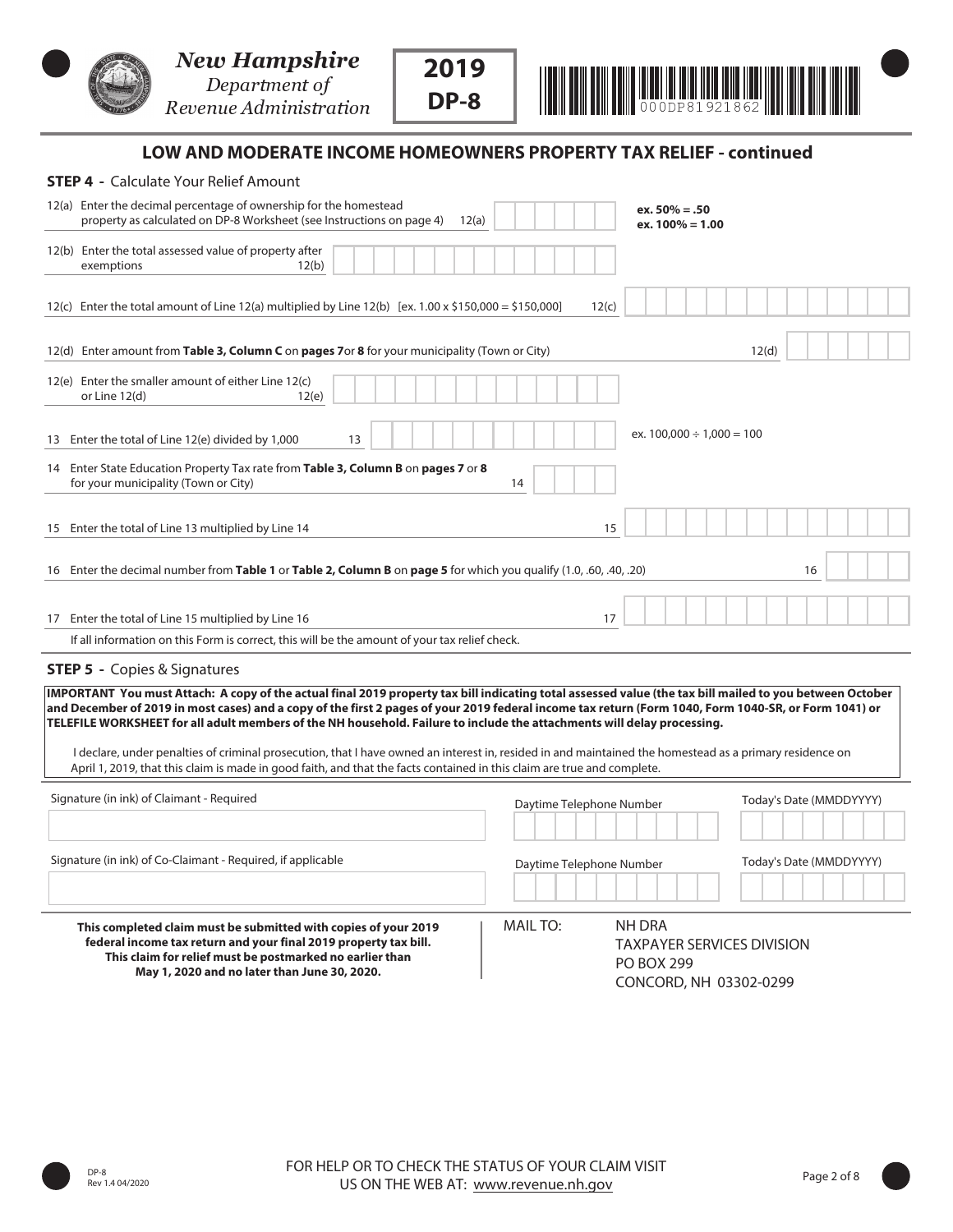



**INSTRUCTIONS**

### **HOW DO I QUALIFY?**

**How do I qualify for Low and Moderate Income Homeowners Property Tax Relief?** You must own or have an interest in a homestead subject to the State Education Property Tax; reside in such homestead on April 1 of the year for which the claim for relief is made and have a total household income of (1) \$20,000 or less if a single person or (2) \$40,000 or less if married or head of a NH household.

#### **STEP 1: NAME, ADDRESS, & SOCIAL SECURITY NUMBERS**

Lines 1-2 Enter the claimant's Social Security Number and the Social Security Number of the co-claimant, if applicable. Do not list a deceased claimant. If a claimant listed on the tax bill is deceased, provide a copy of the death certificate. Social Security Numbers are required pursuant to RSA 198:57, VII and authorized by 42 U.S.C. Section 405(c)(2)(C)(i). Failure to provide Social Security Numbers will result in a denial of a claim. All documents shall be kept confidential.

**Lines 3-4** Enter the name of the claimant and co-claimant who meet the residency and ownership criteria. If your name has changed on the final property tax bill due to marriage, civil union, divorce or other reason, attach a statement explaining the change. If the homestead is held in a trust, through which the claimant holds equitable title or beneficial interest for life in the homestead, attach a copy of the trust. If your final property tax bill names someone other than the claimant or coclaimant, or in addition to the claimant or co-claimant, attach a copy of the deed evidencing your ownership interest. If there are additional claimants, attach a list of their names and Social Security Numbers.

**Lines 5-6** Enter the claimant's current mailing address (include PO Box if applicable).

#### **STEP 2: PROPERTY LOCATION - FROM YOUR FINAL 2019 PROPERTY TAX BILL**

**Line 7** Enter the name of the municipality (Town, City or Unincorporated place) where the homestead property is located.

**Line 7(a)** Check the box if multi-family dwelling.

Line 7(b) Enter the Map and Lot number of the homestead property from the property tax bill that is the subject of your claim.

**Line 8** Check only one box. Check "Yes" if you resided in the homestead on April 1, 2019. Claimants on active duty in the US Armed Forces or temporarily away from the homestead, but maintaining the homestead as the primary domicile, are eligible and should check "Yes." If you checked "Yes," proceed to the next line.

**Line 9** Enter the address where you resided on April 1, 2019 if different than the address listed in Step 1.

Line 9(a) If additional names appear on your tax bill, other than the claimant/co-claimant, check "Yes" and attach a copy of the deed. This includes a homestead held by a trust and attach a copy of the trust. If not, check "No."

#### **STEP 3: ELIGIBILITY**

**Line 10** Check the table under which the claimant qualifies. If the claimant is a single person, the claimant qualifies under **Table 1**. If the claimant is a married person or head of a NH household, the claimant qualifies under **Table 2**.

**Line 10(a)** Check the box if any adult member of the NH household was not required to file a federal income tax return for 2019.

Line 10(b) Enter the sum of the total adjusted gross income from the 2019 Federal return, Line 8b or Telefile Worksheet for the claimant, co-claimant, and any other adult member of the NH household. Do not leave blank, if zero or negative, enter 0.

Line 10(c) If the homestead is in the name of an income-bearing trust, enter the total taxable income from the 2019 Federal return, Line 23. If the trust's taxable income is zero, enter 0. Do not leave blank, if zero or negative, enter 0.

**Line 11(a)** Enter the total adjusted gross income of all adult members of the NH household who are not required to file a 2019 federal income tax return. If you are not required to file a federal income tax return, then your social security income is not includable on this line. Do not leave blank, if zero or negative, enter 0.

**Line 11(b)** Enter the sum of Lines 10(b), 10(c) and 11(a). If you checked **Table 1** on Line 10 and Line 11(b) is greater than \$20,000, or if you checked **Table 2** on Line 10 and Line 11(b) is greater than \$40,000, **STOP you are not eligible for property tax relief and should not file this claim**. **Do not leave blank**, if zero or negative, enter 0.

### **STOP**

 **If you are single and your total household income is greater than \$20,000 you are not eligible. If you are a married person or head of a NH household and the total household income is greater than \$40,000 you are not eligible.**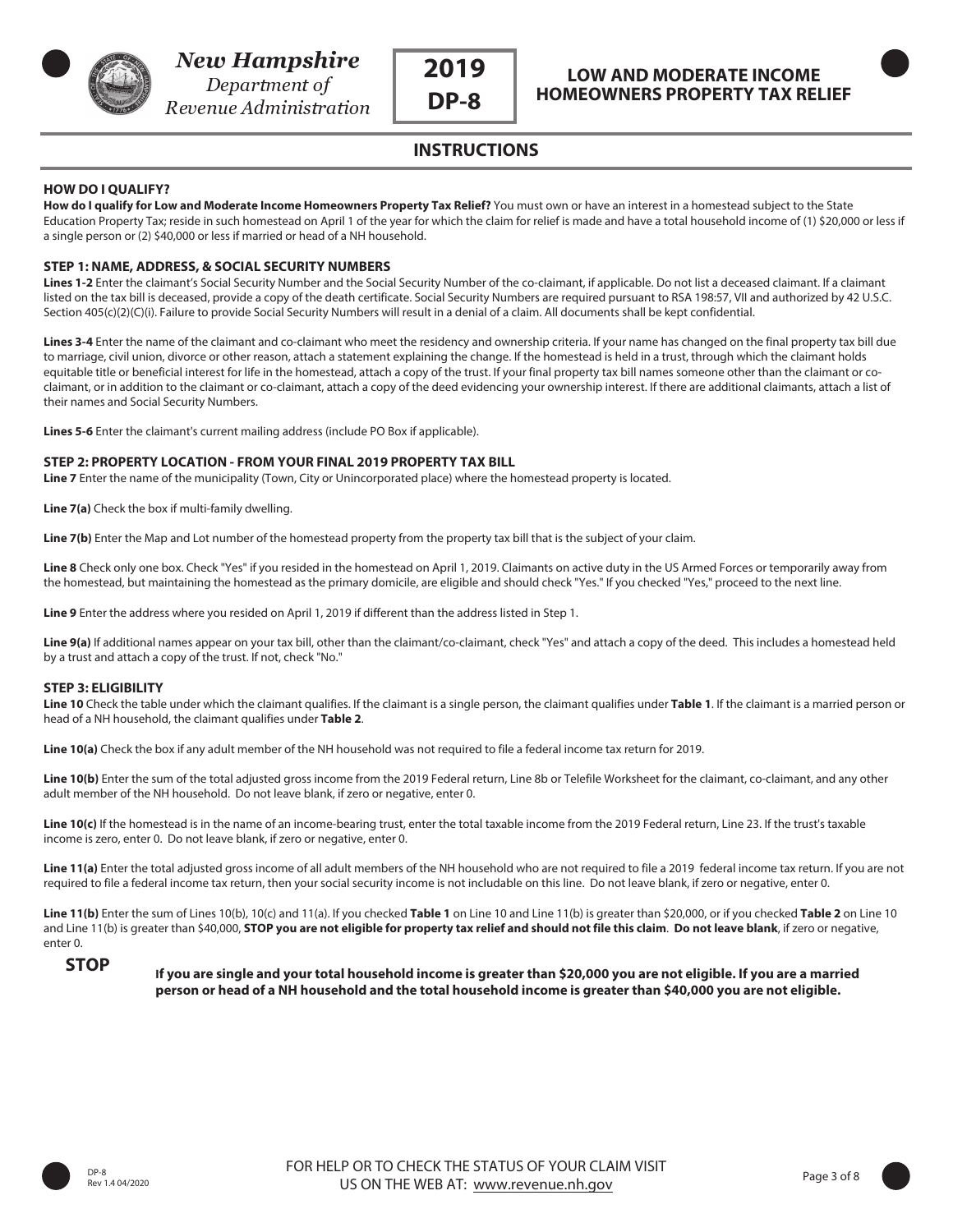

Revenue Administration

### **INSTRUCTIONS - continued**

#### **STEP 4: CALCULATE YOUR RELIEF AMOUNT**

**Line 12(a)** Enter the decimal percentage of ownership multiplied by the percentage of the homestead property used as the claimants' principle residence and domicile. Homestead property shall not include land and buildings taxed under RSA 79-A (current use), or land and buildings or a portion of land and buildings rented or used for commercial or industrial purposes, such as the business portion claimed on the IRS Federal Form 8829 (Expenses for Business Use of Your Home). To calculate the decimal percentage to be entered on Line 12(a), complete the DP-8 Worksheet to the right. (e.g., 50% = .50 and  $100\% = 1.00$ 

| <b>DP-8 Worksheet</b>                        |   | Line $12(a)$     |   | Line $12(a)$     | <b>Claimant</b> |
|----------------------------------------------|---|------------------|---|------------------|-----------------|
|                                              |   | <b>Example 1</b> |   | <b>Example 2</b> | Line $12(a)$    |
| 1. % Ownership                               |   | 1.00             |   | 1.00             |                 |
| 2. % Homestead Property                      | x | 1.00             | x | .50              | x               |
| 3. Line 12(a) decimal %<br>(Line 1 x Line 2) |   | 1.00             |   | .50              |                 |

Line 12(b) Enter the total assessed value of the homestead from the final 2019 property tax bill, after deducting any applicable exemption(s) granted by your municipality, such as an elderly exemption or an exemption for the blind.

**Line 12(c)** Enter the total of Line 12(a) multiplied by Line 12(b).

**Line 12(d)** Enter the number for your municipality (Town or City) from **Table 3, Column C** on **page 7** or **8**. This is the equalized value of property for your Town or City.

**Line 12(e)** Enter the smaller amount of either Line 12(c) or Line 12(d).

**Line 13** Enter the total of Line 12(e) divided by 1,000.

**Line 14** Enter the State Education Property Tax rate from **Table 3, Column B, page 7** or **8.**

**Line 15** Enter the total of Line 13 multiplied by Line 14.

**Line 16** Go to page 5. Find your income range in **Column A** from **Table 1** or **Table 2**, then enter on Line 16 the decimal number found in **Column B** next to your income range.

**Line 17** Enter the total of Line 15 multiplied by Line 16.

#### **STEP 5: COPIES & SIGNATURE(S)**

Under penalties of criminal prosecution, the claimant and co-claimant, if applicable, must sign and date the claim to declare (1) ownership and residence of the homestead property, and telephone number (2) that the claim is made in good faith, and (3) that the facts contained in the claim are true and complete. Only one claim may be filed for a single homestead.

#### **ATTACHMENTS**

l

j

This completed claim must be submitted with copies of your **2019** federal income tax return, **the entire actual final 2019 property tax bill indicating assessed value (this is the tax bill that was mailed to you between October and December of 2019 in most cases)**, a copy of your trust document if property is held by a trust and any explanatory statements, if necessary. This claim for relief must be postmarked **no earlier than May 1, 2020 and no later than June 30, 2020.**

#### **NEED HELP?**

Call for Low and Moderate Income Homeowners Property Tax Relief Assistance at (603) 230-5920. For more information or to check the status of your claim, visit us on the web at www.revenue.nh.gov. Hearing or speech impaired individuals may call TDD Access: Relay NH 1-800-735-2964.

#### **APPEALS**

If your claim for tax relief is rejected in whole or in part, you may appeal in writing within 30 days from the date of the notice of rejection or the notice of relief to the Board of Tax and Land Appeals (BTLA). Please contact the BTLA for filing instructions.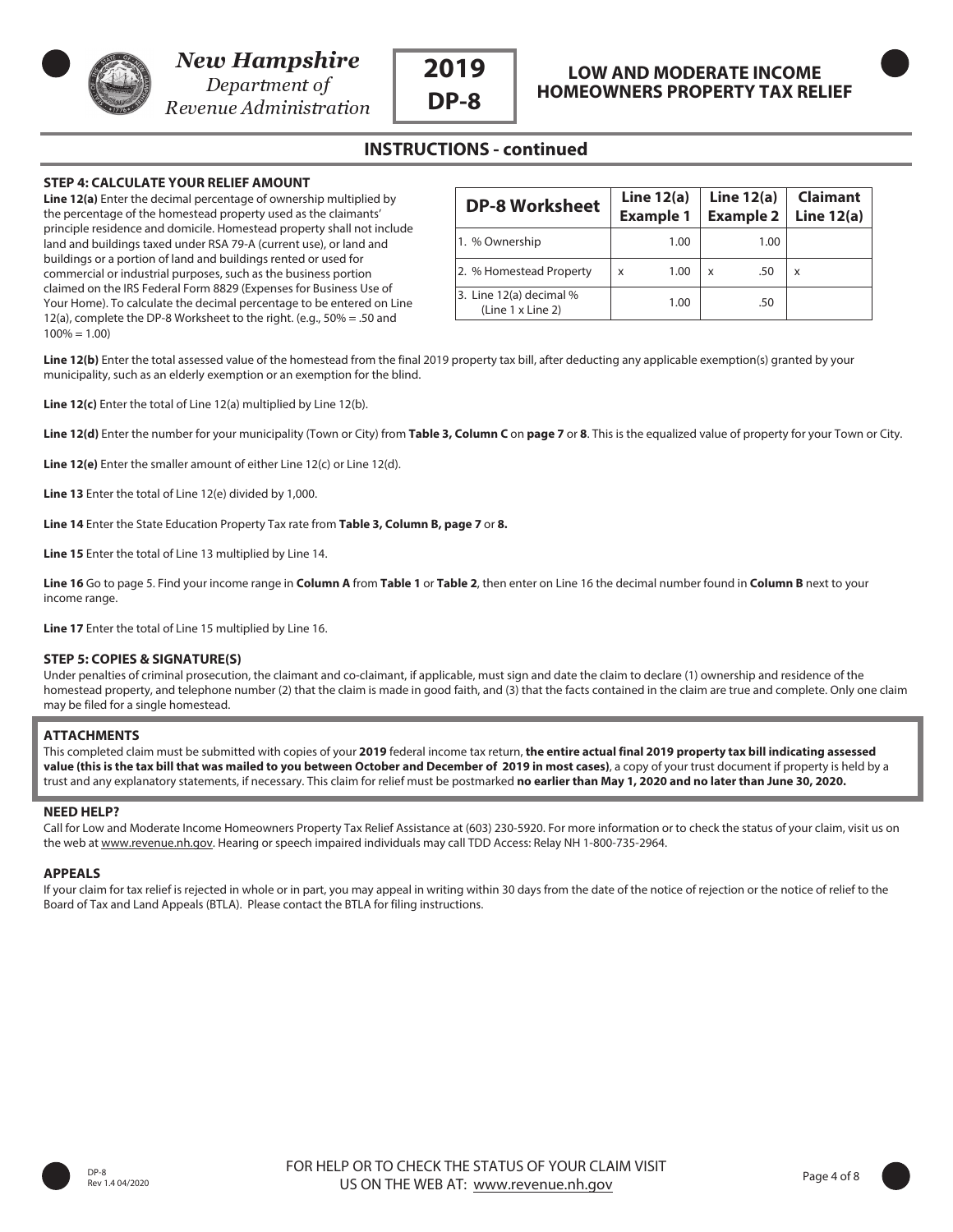



## **INSTRUCTIONS - continued**

| <b>SINGLE PERSON</b>                 | <b>TABLE 1</b> |                            |
|--------------------------------------|----------------|----------------------------|
| Column A<br>Household Income<br>From | Tο             | Column B<br>Decimal Number |
| Ś<br>00                              | \$12,499.99    | 1.00                       |
| \$12,500                             | \$14,999.99    | .60                        |
| \$15,000                             | \$17,499.99    | .40                        |
| \$17,500                             | \$20,000       | .20                        |
| \$20,000.01                          | and greater    | you do not qualify         |

| <b>MARRIED PERSON OR</b><br><b>HEAD OF NH HOUSEHOLD</b> | <b>TABLE 2</b>             |                    |
|---------------------------------------------------------|----------------------------|--------------------|
| Column A<br>Household Income<br>From                    | Column B<br>Decimal Number |                    |
| Ś<br>00                                                 | To<br>\$24,999.99          | 1.00               |
| \$25,000                                                | \$29,999.99                | .60                |
| \$30,000                                                | \$34,999.99                | .40                |
| \$35,000                                                | \$40,000                   | .20                |
| \$40,000.01                                             | and greater                | you do not qualify |

#### **DEFINITIONS**

**"HOMESTEAD''** means the dwelling owned by a claimant or, in the case of a multi-unit dwelling, the portion of the dwelling which is owned and used as the claimant's principal place of residence and the claimant's domicile for purposes of RSA 654:1. "Homestead'' shall not include land and buildings taxed under RSA 79-A or land and buildings or the portion of land and buildings rented or used for commercial or industrial purposes. The term "owned'' includes:

- (a) A vendee in possession under a land contract;
- (b) One or more joint tenants or tenants in common; or
- (c) A person who has equitable title, or the beneficial interest for life in the homestead.

**"HOUSEHOLD INCOME''** means the sum of the adjusted gross income for federal income tax purposes of the claimant and any adult member of the claimant's household who resides in the homestead for which a claim is made. "Household income'' shall also include all income of any trust through which the claimant holds equitable title, or the beneficial interest for life, in the homestead.

**"HEAD OF A NEW HAMPSHIRE HOUSEHOLD"** means any person filing a federal income tax return as head of household or 2 or more adults who jointly share the benefit of the homestead. "New Hampshire Household" shall not include those adults who share the homestead under a landlord-tenant relationship.

**"ADULT"** means a person who has attained the age of 18 years.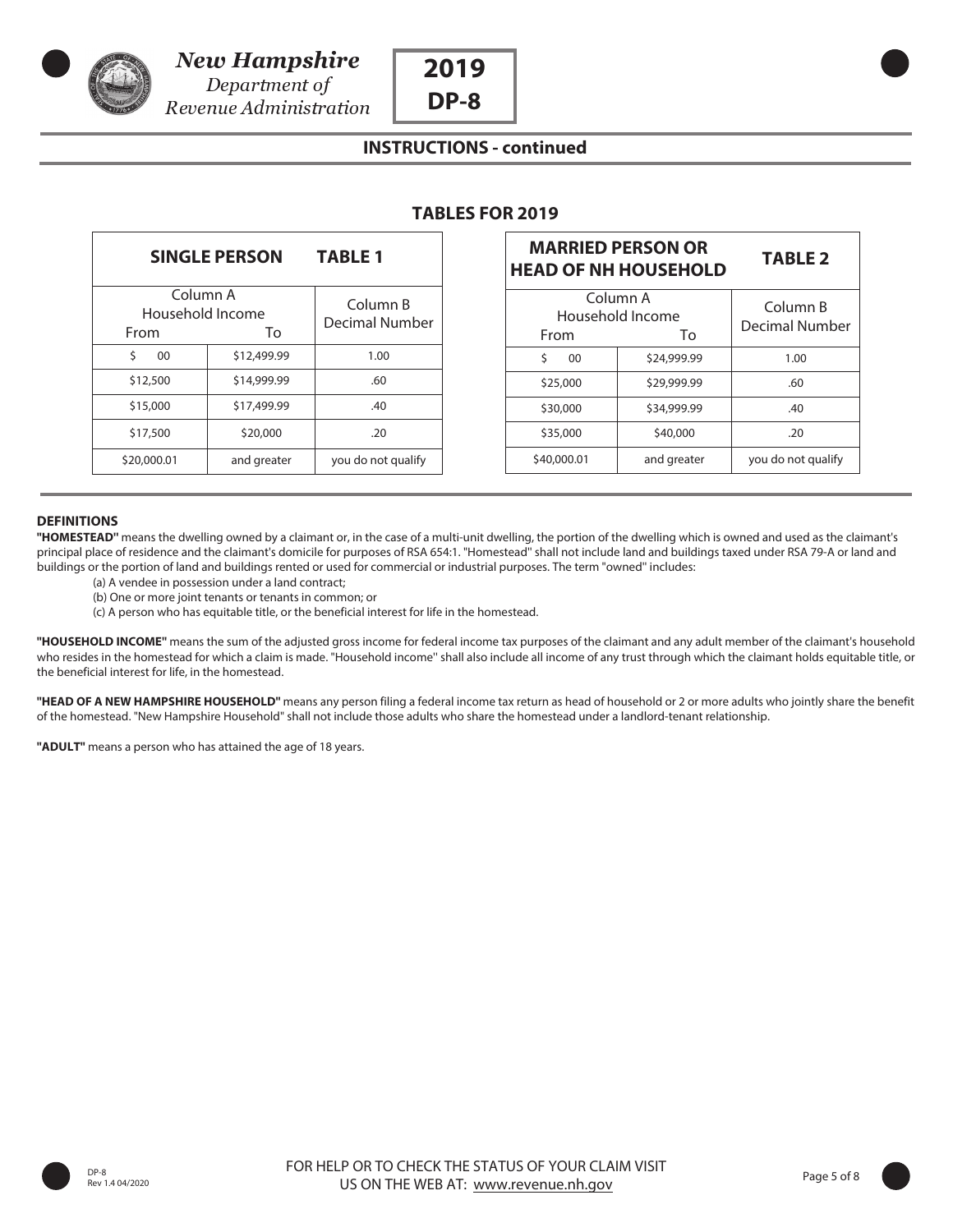



# **LOW AND MODERATE INCOME HOMEOWNERS PROPERTY TAX RELIEF**

# **INSTRUCTIONS - continued**

### **Below is a sample portion of an application**

|             | MANCHESTER<br><b>Multi-Family Dwelling</b><br>Town or City<br>7(a)<br>Location of homestead property:                                                                                                                                                                                                                                                                                            |
|-------------|--------------------------------------------------------------------------------------------------------------------------------------------------------------------------------------------------------------------------------------------------------------------------------------------------------------------------------------------------------------------------------------------------|
| 7(b)        | X Yes<br>8 Did you reside in the homestead on April 1, 2019?<br>No<br>3<br>0<br>Map#<br>1                                                                                                                                                                                                                                                                                                        |
|             | If no, give reason<br>2<br>7<br>Lot #                                                                                                                                                                                                                                                                                                                                                            |
| 9           | Address where you resided on April 1, 2019 if different from Step 1:                                                                                                                                                                                                                                                                                                                             |
|             | $\mathsf{\times}$ No If yes, attach a copy of the deed.<br>Yes<br>9(a) Do other names appear on your property tax bill other than claimant/co-claimant?                                                                                                                                                                                                                                          |
|             | <b>STEP 3 - Eligibility</b>                                                                                                                                                                                                                                                                                                                                                                      |
| 10          | $ \mathbf{X} $ Table 2 - Married or Head of NH Household (See Definitions on page 5)<br><b>Table 1</b> - Single<br>I qualify under:                                                                                                                                                                                                                                                              |
| 10(a)       | $\mathsf{X}\!\!\!\mathsf{I}\,$ CHECK HERE IF ANY ADULT MEMBER OF THIS HOUSEHOLD WAS NOT REQUIRED TO FILE A FEDERAL INCOME TAX RETURN                                                                                                                                                                                                                                                             |
|             | 10(b) Enter the 2019 total adjusted gross income of all adult members of the NH household (Federal<br>Return, Line 8b) except adult household members who were not required to file a federal income tax<br>7<br>$\mathbf{1}$<br>6<br>0 <sup>1</sup><br>0<br>0 <sup>1</sup><br>0<br>$\ddot{\phantom{0}}$<br>return. Do not leave blank. If zero or negative, enter 0.<br>10(b)                   |
|             | 10(c) If the property is owned by an income-bearing trust, enter the 2019 total taxable trust income.<br>(Federal Return, Line 23). Do not leave blank. If zero or negative, enter 0.<br>0<br>10(c)<br>0                                                                                                                                                                                         |
|             | 11(a) Enter the total adjusted gross income received by all adult member(s) of the NH household who<br>were not required to file a federal income tax return. Do not include income from Line 10(b).<br>6<br>4<br>0<br>0<br>0<br>0<br>Do not leave blank. If zero or negative, enter 0.<br>11(a)                                                                                                 |
|             |                                                                                                                                                                                                                                                                                                                                                                                                  |
|             | 11(b) Enter the sum of Lines 10(b), 10(c) and 11(a) on Line 11(b). If Line 11(b) is greater than \$20,000 for<br>a single person, or \$40,000 for married or head of NH household, you are not eligible for property<br>2 <sup>1</sup><br>4<br>0<br>$\circ$<br>0<br>$\overline{0}$<br>0<br>tax relief and should not file this claim. Do not leave blank. If zero or negative, enter 0.<br>11(b) |
|             | (Do not leave blank)                                                                                                                                                                                                                                                                                                                                                                             |
| <b>STOP</b> |                                                                                                                                                                                                                                                                                                                                                                                                  |
|             | <b>STEP 4 - Calculate Your Relief Amount</b><br>12(a) Enter the decimal percentage of ownership for the homestead<br>$ex.50\% = .50$                                                                                                                                                                                                                                                             |
|             | $\mathbf{0}$<br>0<br>0<br>0<br>$\mathbf{1}$<br>property as calculated on DP-8 Worksheet (see Instructions on page 4)<br>12(a)<br>$\cdot$<br>ex. 100% = 1.00                                                                                                                                                                                                                                      |
|             | 12(b) Enter the total assessed value of property after<br>3<br>5<br>0<br>0<br>0<br>0 0<br>$\mathbf{1}$<br>exemptions<br>12(b)                                                                                                                                                                                                                                                                    |
|             | 5<br>$\mathbf{1}$<br>3<br>0<br>0<br>0<br>0<br>0<br>12(c) Enter the total amount of Line 12(a) multiplied by Line 12(b) [ex. 1.00 x \$150,000 = \$150,000]<br>12(c)                                                                                                                                                                                                                               |
|             | 9<br>0 0<br>7<br>0<br>12(d) Enter amount from Table 3, Column C on pages 7or 8 for your municipality (Town or City)<br>12(d)                                                                                                                                                                                                                                                                     |
|             | 12(e) Enter the smaller amount of either Line 12(c)<br>7<br>9<br>$\mathbf 0$<br>0<br>0<br>0<br>$\mathbf 0$<br>or Line 12(d)<br>12(e)                                                                                                                                                                                                                                                             |
|             | ex. $100,000 \div 1,000 = 100$<br>7<br>9<br>0<br>0<br>13 Enter the total of Line 12(e) divided by 1,000<br>13                                                                                                                                                                                                                                                                                    |
| 14          | Enter State Education Property Tax rate from Table 3, Column B on pages 7 or 8<br>2<br>2<br>8<br>for your municipality (Town or City)<br>14<br>$\bullet$                                                                                                                                                                                                                                         |
|             | 1 <sup>1</sup><br>8<br>$1 \mid 2$<br>0<br>15 Enter the total of Line 13 multiplied by Line 14<br>15                                                                                                                                                                                                                                                                                              |
|             | 0   0<br>$\mathbf{1}$<br>16, .00, .00, .00, .00, .10, Enter the decimal number from Table 1 or Table 2, Column B on page 5 for which you qualify (1.0, .60, .40, .20)<br>$\cdot$<br>16                                                                                                                                                                                                           |
|             | 8<br>2<br>$\mathbf{1}$<br>0<br>1<br>17<br>17 Enter the total of Line 15 multiplied by Line 16                                                                                                                                                                                                                                                                                                    |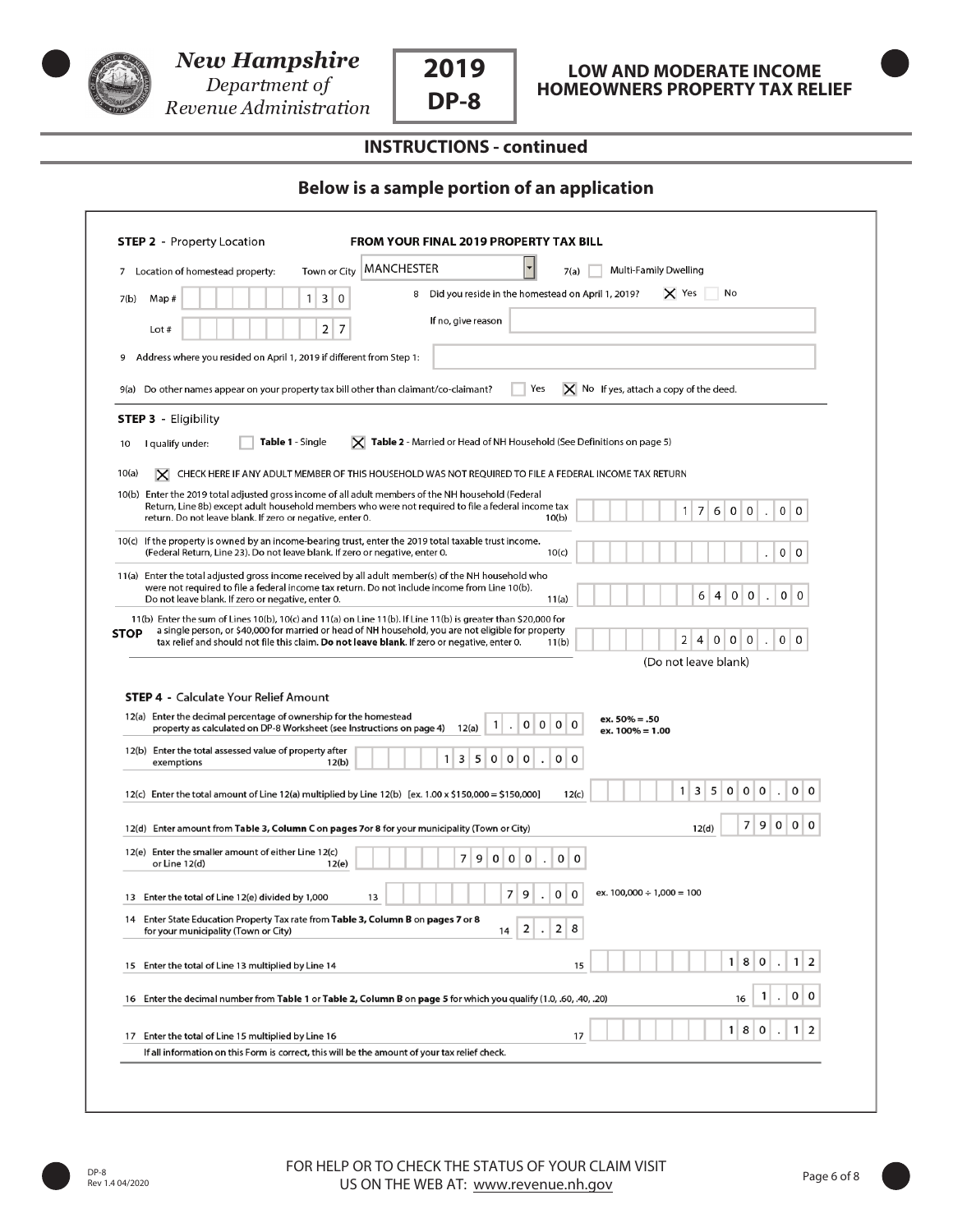

Revenue Administration



If your municipality appeals the ratios used to determine the number in Column C, the Department will recalculate your tax relief based on any corrected numbers.

| Column                      |      |               | Column                       |      |        | Column                    |      |              | Column                 |      |        |
|-----------------------------|------|---------------|------------------------------|------|--------|---------------------------|------|--------------|------------------------|------|--------|
| A                           | В    | C             | A                            | B    | C      | A                         | В    | C            | A                      | B    | C      |
| <b>ACWORTH</b>              | 2.08 | 97,200        | CANAAN                       | 2.23 | 84,500 | <b>IDURHAM</b>            | 2.01 | 92,800       | <b>HAMPTON</b>         | 1.99 | 93,900 |
| <b>ALBANY</b>               | 1.86 | 94,800        | <b>CANDIA</b>                | 1.95 | 95,500 | <b>IEAST KINGSTON</b>     | 1.84 | 98,000       | <b>HAMPTON FALLS</b>   | 2.11 | 89,100 |
| ALEXANDRIA                  | 2.17 | 82,900        | <b>CANTERBURY</b>            | 2.24 |        | 81,500 EASTON             | 2.22 | 84,300       | <b>HANCOCK</b>         | 2.29 | 89,100 |
| ALLENSTOWN                  | 2.09 | 88,400        | <b>CARROLL</b>               | 2.08 | 85,900 | <b>IEATON</b>             | 1.95 | 99,100       | <b>HANOVER</b>         | 2.25 | 90,600 |
| <b>ALSTEAD</b>              | 1.99 | 87,300        | <b>CENTER HARBOR</b>         | 2.08 | 84,700 | <b>IEFFINGHAM</b>         | 2.12 | 84,400       | <b>HARRISVILLE</b>     | 1.95 | 94,300 |
| <b>ALTON</b>                | 2.07 | 88,400        | <b>CHANDLER'S PURCHASE</b>   | 2.56 | 86,500 | <b>IELLSWORTH</b>         | 2.25 | 80,500       | <b>HART'S LOCATION</b> | 1.70 | 88,600 |
| <b>AMHERST</b>              | 2.24 | 84,400        | <b>CHARLESTOWN</b>           | 2.07 | 85,200 | <b>ENFIELD</b>            | 2.15 | 95,100       | <b>HAVERHILL</b>       | 2.16 | 90,100 |
| <b>ANDOVER</b>              | 1.94 | 97,800        | <b>CHATHAM</b>               | 1.82 | 98,800 | <b>IEPPING</b>            | 2.46 | 75,800       | <b>HEBRON</b>          | 2.27 | 84,300 |
| <b>ANTRIM</b>               | 2.09 | 89,400        | <b>CHESTER</b>               | 1.93 | 93,300 | <b>IEPSOM</b>             | 2.21 | 84,600       | <b>HENNIKER</b>        | 2.31 | 83,200 |
| ASHLAND                     | 2.10 | 96,000        | <b>CHESTERFIELD</b>          | 2.07 | 85,700 | <b>ERROL</b>              | 2.27 | 101,600 HILL |                        | 2.02 | 97,000 |
| ATKINSON                    | 2.14 | 83,800        | <b>CHICHESTER</b>            | 1.89 | 93,400 | <b>IERVING'S GRANT</b>    | 1.75 | 86,500       | <b>HILLSBOROUGH</b>    | 2.13 | 87,000 |
| ATKINSON & GILMANTON   2.10 |      | 86,500        | <b>CLAREMONT</b>             | 2.00 | 97,800 | <b>IEXETER</b>            | 1.98 | 93,100       | <b>HINSDALE</b>        | 2.18 | 84,200 |
| <b>AUBURN</b>               | 1.96 | 92,200        | <b>CLARKSVILLE</b>           | 2.43 | 82,800 | <b>FARMINGTON</b>         | 1.88 | 99,600       | <b>HOLDERNESS</b>      | 2.06 | 88,100 |
| <b>BARNSTEAD</b>            | 1.84 | 95,500        | <b>COLEBROOK</b>             | 1.84 | 98,000 | <b>FITZWILLIAM</b>        | 2.11 | 95,600       | <b>HOLLIS</b>          | 2.10 | 88,200 |
| <b>BARRINGTON</b>           | 1.89 | 96,800        | <b>COLUMBIA</b>              | 2.30 | 79,500 | <b>FRANCESTOWN</b>        | 1.87 | 98,100       | <b>HOOKSETT</b>        | 2.19 | 83,900 |
| <b>BARTLETT</b>             | 2.10 | 85,300        | <b>CONCORD (ConcSchDist)</b> | 2.05 | 96,900 | <b>FRANCONIA</b>          | 2.27 | 87,000       | <b>HOPKINTON</b>       | 1.90 | 97,900 |
| <b>BATH</b>                 | 2.24 | 95,000        | CONCORD (MerrVlySchDist)     | 1.99 | 96,900 | <b>FRANKLIN</b>           | 1.89 | 95,500       | <b>HUDSON</b>          | 2.10 | 87,700 |
| <b>BEAN'S GRANT</b>         | 0.00 | 86,500        | <b>CONWAY</b>                | 1.98 | 94,200 | <b>IFREEDOM</b>           | 2.22 | 82,000       | <b>JACKSON</b>         | 1.87 | 96,900 |
| <b>BEAN'S PURCHASE *</b>    | 0.00 | 86,500        | <b>CORNISH</b>               | 1.94 | 98,700 | <b>FREMONT</b>            | 2.43 |              | 74,000 JAFFREY         | 2.42 | 79,800 |
| <b>BEDFORD</b>              | 2.04 | 94,700        | <b>CRAWFORDS PURCHASE</b>    | 2.03 | 86,500 | <b>GILFORD</b>            | 1.88 | 95,700       | <b>JEFFERSON</b>       | 2.12 | 87,000 |
| <b>BELMONT</b>              | 1.89 | 89,600        | <b>CROYDON</b>               | 2.01 | 91,500 | <b>GILMANTON</b>          | 1.85 | 99,000       | KEENE                  | 2.14 | 95,000 |
| <b>BENNINGTON</b>           | 1.70 | 97,900        | <b>CUTT'S GRANT</b>          | 0.00 | 86,500 | <b>IGILSUM</b>            | 1.92 |              | 102,000 KENSINGTON     | 1.89 | 95,100 |
| <b>BENTON</b>               | 2.30 |               | 94,000 DALTON                | 2.29 | 83,900 | <b>IGOFFSTOWN</b>         | 2.06 | 89,500       | KILKENNY               | 0.00 | 86,500 |
| <b>BERLIN</b>               | 2.19 | 89,500        | <b>DANBURY</b>               | 2.17 | 81,400 | <b>IGORHAM</b>            | 2.23 | 92,400       | <b>KINGSTON</b>        | 2.00 | 92,600 |
| <b>BETHLEHEM</b>            | 2.24 |               | 88,200 DANVILLE              | 2.23 | 84,100 | <b>GOSHEN</b>             | 2.06 |              | 89,700 LACONIA         | 2.03 | 90,200 |
| <b>BOSCAWEN</b>             | 1.99 |               | 95,900 DEERFIELD             | 2.30 |        | 80,700 GRAFTON            | 2.08 |              | 85,000 LANCASTER       | 1.84 | 93,400 |
| <b>BOW</b>                  | 1.86 |               | 98,200   DEERING             | 2.33 |        | 81,900 GRANTHAM           | 2.16 |              | 84,500 LANDAFF         | 1.87 | 90,200 |
| <b>BRADFORD</b>             | 2.35 | 79,500 DERRY  |                              | 2.06 |        | 89,100 GREENFIELD         | 1.96 |              | 99,800 LANGDON         | 2.23 | 93,500 |
| <b>BRENTWOOD</b>            | 2.29 |               | 82,900 DIX GRANT             | 2.02 |        | 86,500 GREENLAND          | 1.98 |              | 90,600  LEBANON        | 2.31 | 79,000 |
| <b>BRIDGEWATER</b>          | 2.17 |               | 82,400 DIXVILLE              | 2.61 |        | 86,500 GREEN'S GRANT      | 0.99 | 86,500  LEE  |                        | 2.39 | 77,400 |
| <b>BRISTOL</b>              | 2.27 |               | 82,500  DORCHESTER           | 1.79 |        | 101,400 GREENVILLE        | 2.09 | 98,900       | <b>LEMPSTER</b>        | 1.99 | 88,400 |
| <b>BROOKFIELD</b>           | 1.76 | 103,600 DOVER |                              | 1.98 |        | 93,500 GROTON             | 3.62 |              | 96,900   LINCOLN       | 2.24 | 82,000 |
| <b>BROOKLINE</b>            | 1.91 |               | 95,100   DUBLIN              | 1.84 |        | 102,600 HADLEY'S PURCHASE | 0.00 |              | 86,500 LISBON          | 1.89 | 98,100 |
| CAMBRIDGE                   | 2.41 |               | 86,500   DUMMER              | 1.82 |        | 99,900 HALE'S LOCATION    | 2.15 |              | 93,600  LITCHFIELD     | 2.30 | 82,400 |
| <b>CAMPTON</b>              | 1.94 |               | 98,600   DUNBARTON           | 2.45 |        | 75,200 HAMPSTEAD          | 1.94 |              | 96,400 LITTLETON       | 1.97 | 91,400 |